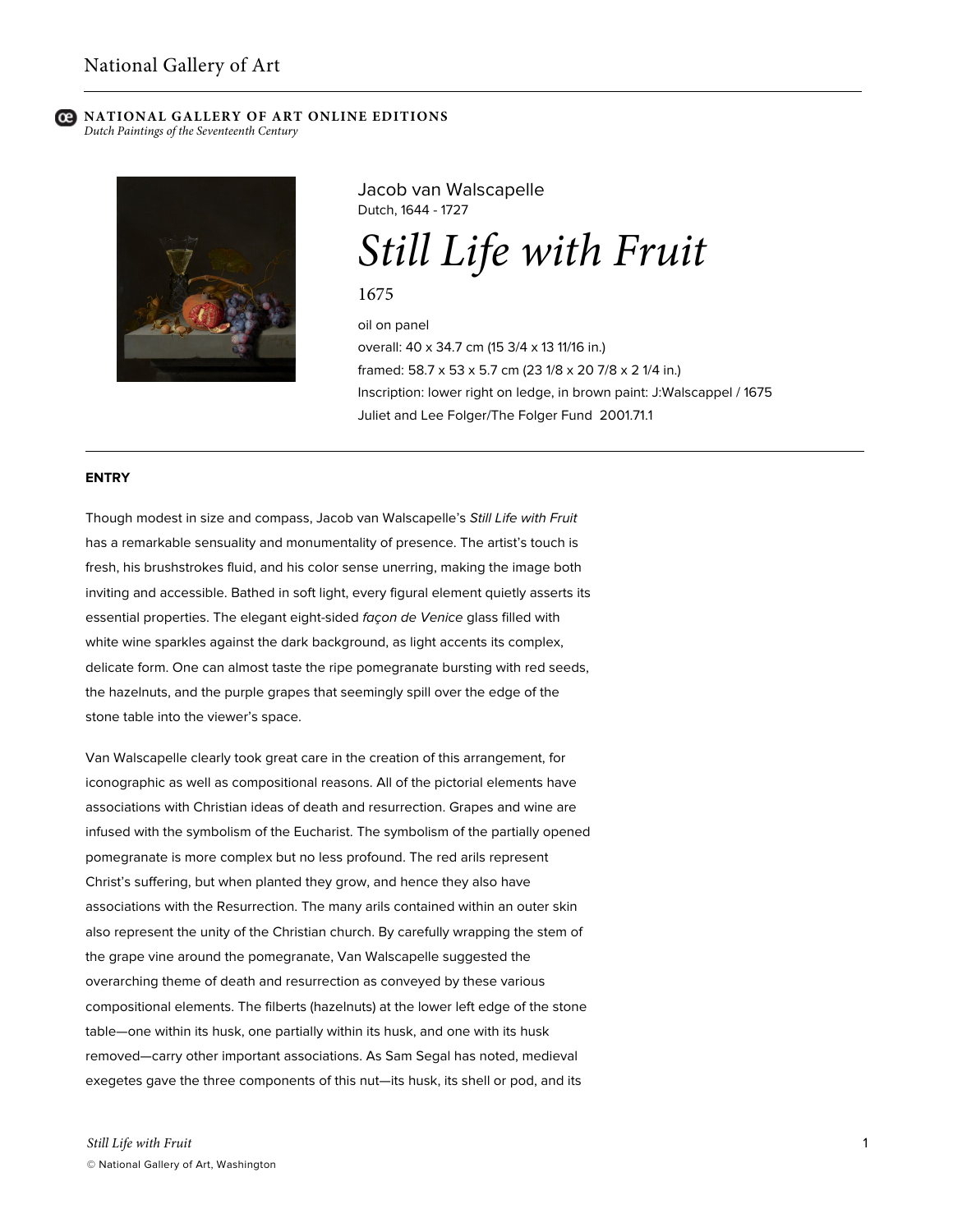#### **NATIONAL GALLERY OF ART ONLINE EDITIONS** *Dutch Paintings of the Seventeenth Century*

edible inner core—symbolic significance. The husk was compared to Christ's suffering on the cross, the shell to the strength of his all-embracing divinity, and the sweet kernel to the eternal truths of his teachings. [1] Van Walscapelle's painting thus would have encouraged the viewer not only to contemplate Christ's sacrifice and eventual rebirth but also to ponder the essence of the Christian message.

Little is known about the trajectory of Van Walscapelle's artistic career, but he seems to have been influenced by the paintings of Jan Davidsz de Heem (Dutch, 1606 - 1684), even though the latter painted in Utrecht whereas Van Walscapelle worked in Amsterdam. Whether or not the two artists had direct contact, their works are similar in the choice of objects depicted and the religious symbolism that infuses them (see De Heem's *Vase of Flowers*). Van Walscapelle also shared De Heem's ability to harmonize his tabletop compositions through light and color while simultaneously suggesting the varied textures of his pictorial elements; here, for example, Van Walscapelle painted both the smooth, translucent skin of lush grapes and the wrinkly, blemished surface of those past their prime. [2] *Still Life with Fruit* nevertheless differs from De Heem's mature paintings in its elegant and restrained simplicity.

Many of the objects in this painting, including the wineglass, pomegranate, and grapes, are found in other of Van Walscapelle's works, although generally in the midst of a more complex arrangement. The artist may have made studies of these objects that he reused in different combinations, and he almost certainly purchased the glass as a prop, since it appears in another of his paintings. [3] The delicate and refined wineglass was probably manufactured in Amsterdam in emulation of the famed Venetian glassware. In 1664 Filips von Zesen wrote in his *Beschreibung der Stadt Amsterdam* that a manufacturer on the Rozengracht had succeeded in making glass "quite as beautiful as the glasses made in Venice." [4]

A fascinating element of this painting is the bubbly appearance of the white wine. Whether or not this quality was Van Walscapelle's original intent, however, is difficult to determine. Many of the apparent "bubbles" are created by small pits in the paint, possibly caused by lead soap aggregation, a condition that may have developed years after Van Walscapelle painted this work. [5]

Arthur K. Wheelock Jr.

April 24, 2014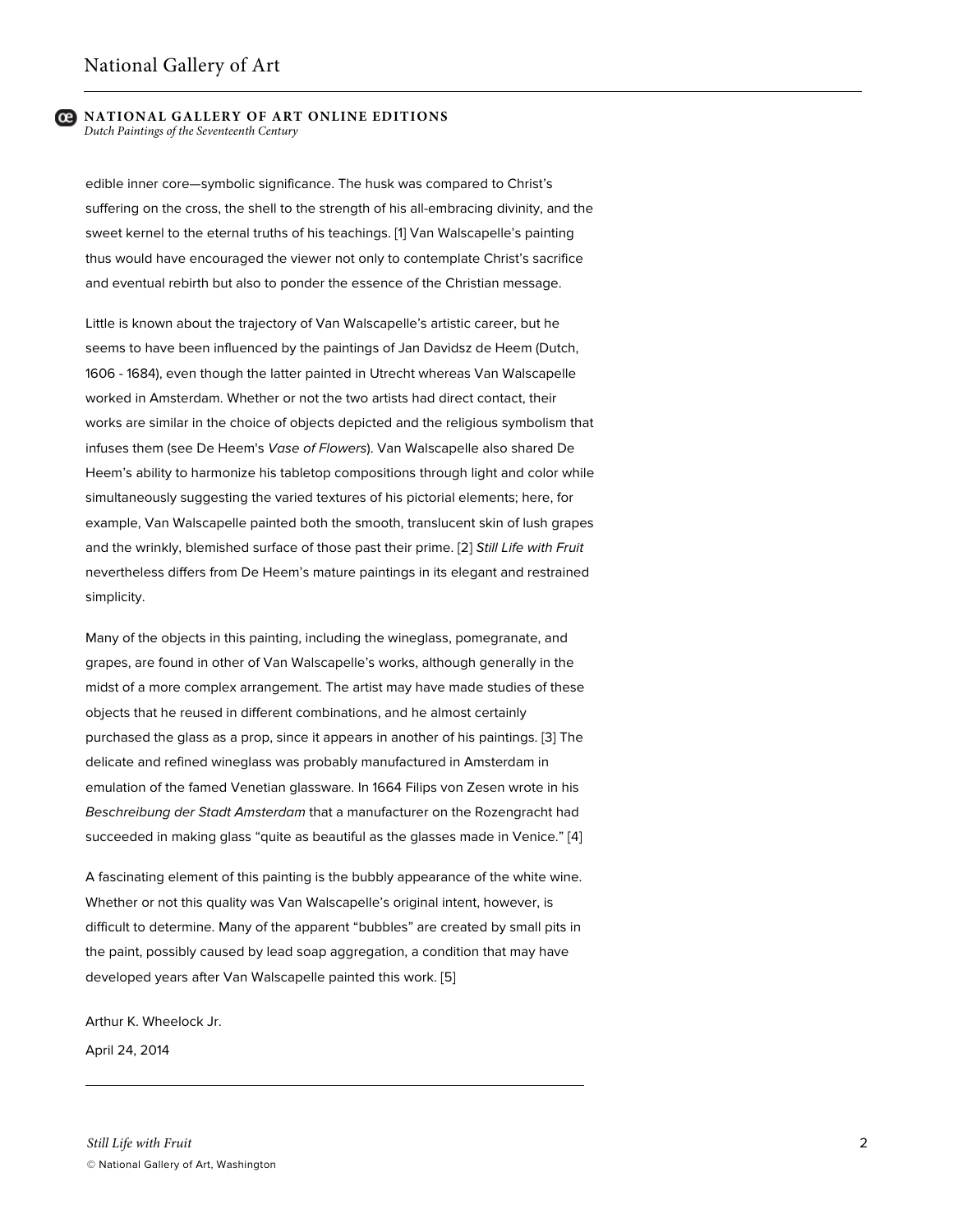## **NATIONAL GALLERY OF ART ONLINE EDITIONS** *Dutch Paintings of the Seventeenth Century*

### **NOTES**

- [1] Sam Segal, *A Fruitful Past: A Survey of the Fruit Still Lifes of the Northern and Southern Netherlands from Brueghel till Van Gogh* (Amsterdam, 1983), 36.
- [2] Creating a harmonious composition was highly valued in the seventeenth century and reflected an artist's ability to conceive a work with *houding*. See Paul Taylor, "The Concept of *Houding* in Dutch Art Theory," *Journal of the Warburg and Courtauld Institutes* 55 (London, 1992): 210–232.
- [3] The identical glass and a similar bunch of grapes appear, for example, in a tabletop still life (oil on canvas, 49 x 41.5 cm) in Silvano Lodi, *Ausstellung Alter Meister* (Munich, 1969), no. 4.
- [4] Pieter C. Ritsema van Eck and Henrica M. Zijlstra-Zweens, *Glass in the Rijksmuseum*, 2 vols. (Zwolle, 1993), 1:15, note that "visitors could see glasses *welche den Venedischen mit nichten weichen*" or just as beautiful as the glass made in Venice. See Filips von Zesen, *Beschreibung der Stadt Amsterdam* (Amsterdam, 1664), 211.
- [5] For a discussion of lead soaps in a painting by Jan Davidsz de Heem, see Arie Wallert and Joris Dik, "The Scientific Examination of a Seventeenth-Century Masterpiece," *Zeitschrift für Kunsttechnologie und Konservierung* 21, no. 1 (2007): 38–51, and Leslie Carlyle and Maartje Witlox, "Historically Accurate Reconstructions of Artists' Oil Painting Materials," *Tate Papers*, Spring 2007

(http://www.tate.org.uk/research/tateresearch/tatepapers/07spring/carlyle.ht m).

## **TECHNICAL SUMMARY**

The painting was executed on a panel made from a single board of oak[1] with a vertical grain. The back of the panel is beveled along all four edges. The ground is rather thin and does not fully obscure the heavy wood grain. It appears white through most of the cracks and losses, but under the fruit it looks gray. The gray color may indicate an underpainting, or Walscapelle could have painted the gray stone ledge without leaving reserves for the fruit. The paint was applied mostly wet-into-wet, but details and highlights were applied wet-over-dry. Impasto is located only in the brightest highlights.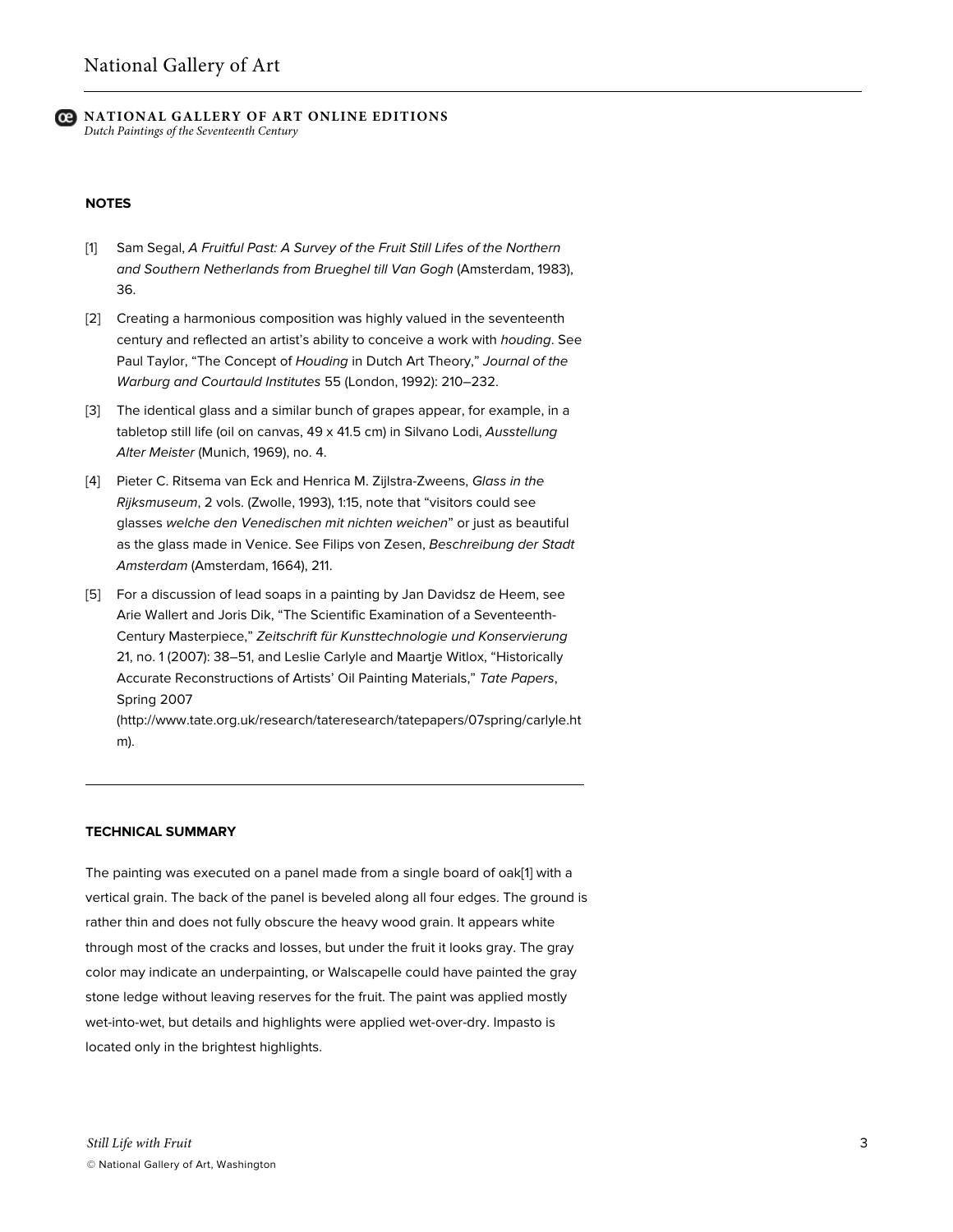# **NATIONAL GALLERY OF ART ONLINE EDITIONS**

*Dutch Paintings of the Seventeenth Century*

The painting is in excellent condition. Tiny pitting is visible in the paint, especially in the wine. This may have been caused by lead soap aggregation. A few small, flake losses are located in the paint of the pomegranate. Inpainting is found along the front edge of the stone table, and along the right edge of the glass of wine. Under ultraviolet light, remnants of an earlier varnish can be seen along the top and left edges and in the wine glass.

[1] Steve Wilcox, head of frame conservation at the National Gallery of Art, characterized the wood based on visual examination of the panel and the Xradiographs.

### **PROVENANCE**

(Etienne Le Roy, Brussels). William Tilden Blodgett [1823-1875], New York.[1] (L. Souty Fils, Paris).[2] (Julius H. Weitzner, Inc., New York).[3] G. Huntington Hartford, II [1911-2008], New York;[4] (sale, Parke-Bernet, New York, 12 December 1956, no. 34); (Newhouse Galleries, New York); sold to Jean McGrail, New York;[5] by inheritance to her daughter; (sale, Sotheby's, New York, 25 January 2001, no. 219); (Berenberg Fine Art Limited, Isle of Man); purchased 11 June 2001 through (Rob Smeets, Milan) by NGA.

[1] The names of Le Roy and Blodgett are given as former owners in the catalogue of a 1938 exhibition at the Wadsworth Atheneum that included the painting. Blodgett was a businessman and varnish manufacturer as well as a collector, who became one of the founders of The Metropolitan Museum of Art in New York. Le Roy (1808-1878) was a restorer, dealer, and expert advisor to the Musée Royal de Peinture et de Sculpture in Brussels, and one of two dealers who in 1870 sold to the New York museum what became its first painting acquisitions, a purchase approved by the museum trustees the following year. It is possible that Blodgett purchased the Walscapelle painting for himself when he was in Europe for several months in 1870 negotiating on the Metropolitan's behalf. On the two men's dealings at that time see: Katharine Baetjer, "Buying Pictures for New York: The Founding Purchase of 1871," *Metropolitan Museum Journal* 39 (2004): 161-245. The painting did not appear in Blodgett's estate sale on 27 April 1876, held at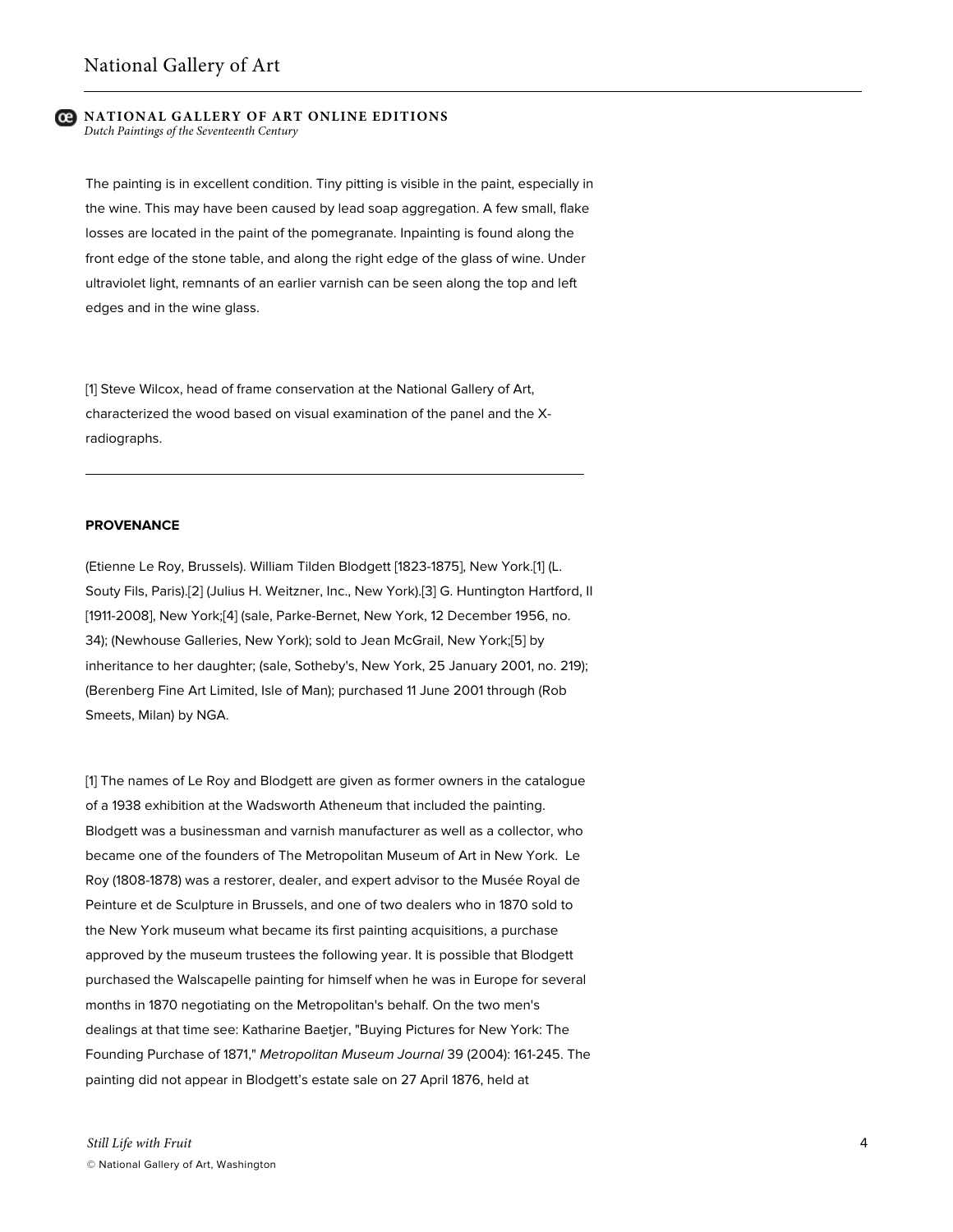### **NATIONAL GALLERY OF ART ONLINE EDITIONS** *Dutch Paintings of the Seventeenth Century*

Chickering Hall in New York.

[2] The 2001 Sotheby's sale catalogue lists this owner. The company was a successor business to Maison Souty, well-known framemakers during the 19th century in Paris.

[3] Weitzner, whose name is given in the 1956 sale catalogue, was possibly the dealer from whom Hartford acquired the painting.

[4] Hartford was the lender of the painting to the 1938 exhibition at the Wadsworth Atheneum. He was an heir to the A&P supermarket fortune, and owned an extensive art collection.

[5] The information about Newhouse's purchase and sale of the painting is provided by Meg Newhouse Kirkpatrick, of Newhouse Galleries, in her letter of 17 September 2001 to Arthur K. Wheelock, Jr., in NGA curatorial files. The 2001 Sotheby's sale catalogue indicates that Newhouse owned the painting with the dealer Frederick Mont, and the 1969 and 1980 references to the painting associate it with Mont, but the Newhouse records do not reveal any information about Mont's ownership.

# **EXHIBITION HISTORY**

1873 Probably Exposition de tableaux et dessins d'anciens maîtres, La société néerlandaise de bienfaisance, Brussels, 1873, no. 339 (supplement of the catalogue's second edition).

1938 The Painters of Still Life, Wadsworth Atheneum, Hartford, 1938, no. 24, as The Pomegranate.

2021 Clouds, Ice, and Bounty: The Lee and Juliet Folger Fund Collection of Seventeenth-Century Dutch and Flemish Paintings, National Gallery of Art, Washington, 2021, no. 2, repro.